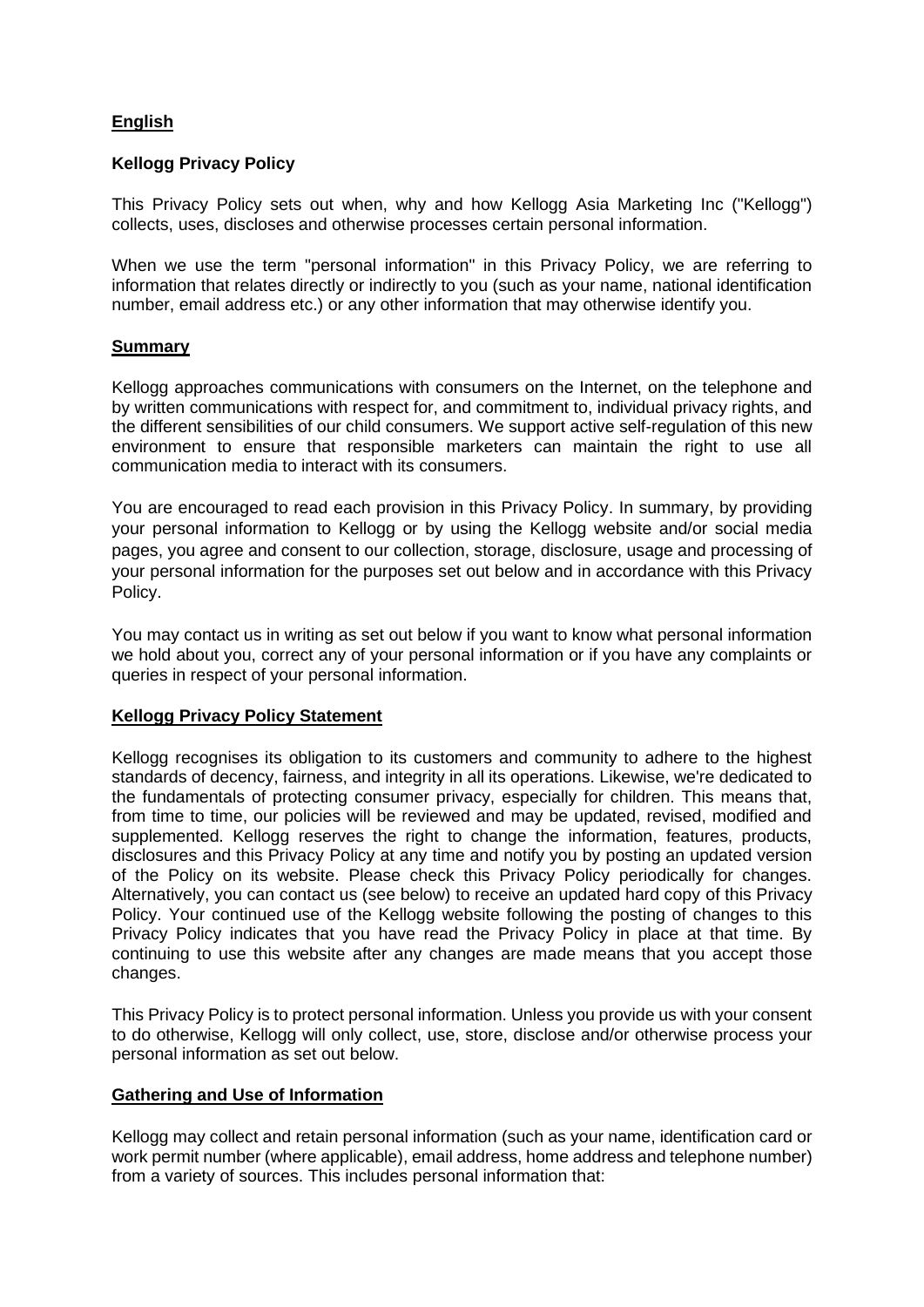- (a) is provided to us when you contact us (either by submitting a form (online or otherwise), writing to or telephoning us);
- (b) is collected automatically by your visits to and activities on our website and social media pages; or
- (c) is collected from other sources, such as our third party partners or platform providers.

Generally, Kellogg will not collect any sensitive information (such as information relating to racial or ethnic origin, membership of political bodies, religion or trade unions, criminal record, state of health or medical history), unless where required by law or with your consent. If Kellogg hold any sensitive personal information about you, such information will only be processed and/or disclosed by Kellogg for the purpose for which it was provided. If Kellogg asks for sensitive information, Kellogg will explain the reason for such request.

Any personal information which Kellogg does receive will be used for the following purposes:

- (a) to administer, run or otherwise manage any contest or promotions that you have entered into, including to contact and communicate with you in relation to such contest or promotions;
- (b) to process and respond to any of your request for information from Kellogg or as part of a request to be included in our updates list;
- (c) to manage your registration or subscription to our newsletter and any other marketing materials and to assess, handle and manage any complaints;
- (d) to create a database record of information about you in order to understand and assess your interests, wants and needs;
- (e) to advertise, market or recommend products and services tailored to your interest;
- (f) for the purposes of managing our everyday business needs regarding your participation in our contest or promotion, your enquiries and request and our product, quality, communications, services and website improvement;
- (g) for other legitimate business purposes, including fraud detection and prevention purposes, maintenance of business records and compliance with our legal obligations; and/or
- (h) for other internal Kellogg purposes.

Only where indicated (for example in the contest entry form, requests forms for information from Kellogg or where required by law), it is obligatory for you to provide your personal information to us. Failure to provide such personal information may result in us being unable to provide you with the services or information requested. Occasionally we may also ask on a voluntary basis for personal information for our own internal use (e.g. for training, marketing and research), but we still maintain yours and your children's privacy and will not sell this information to third parties. Only those who ask for information from us will receive communications from us (if we email you, then please refer to our online privacy policy on our website).

#### **Disclosure to third parties**

Being a part of a multinational organisation, Kellogg may share your personal information within the Kellogg Company group and with selected third parties in the following circumstances: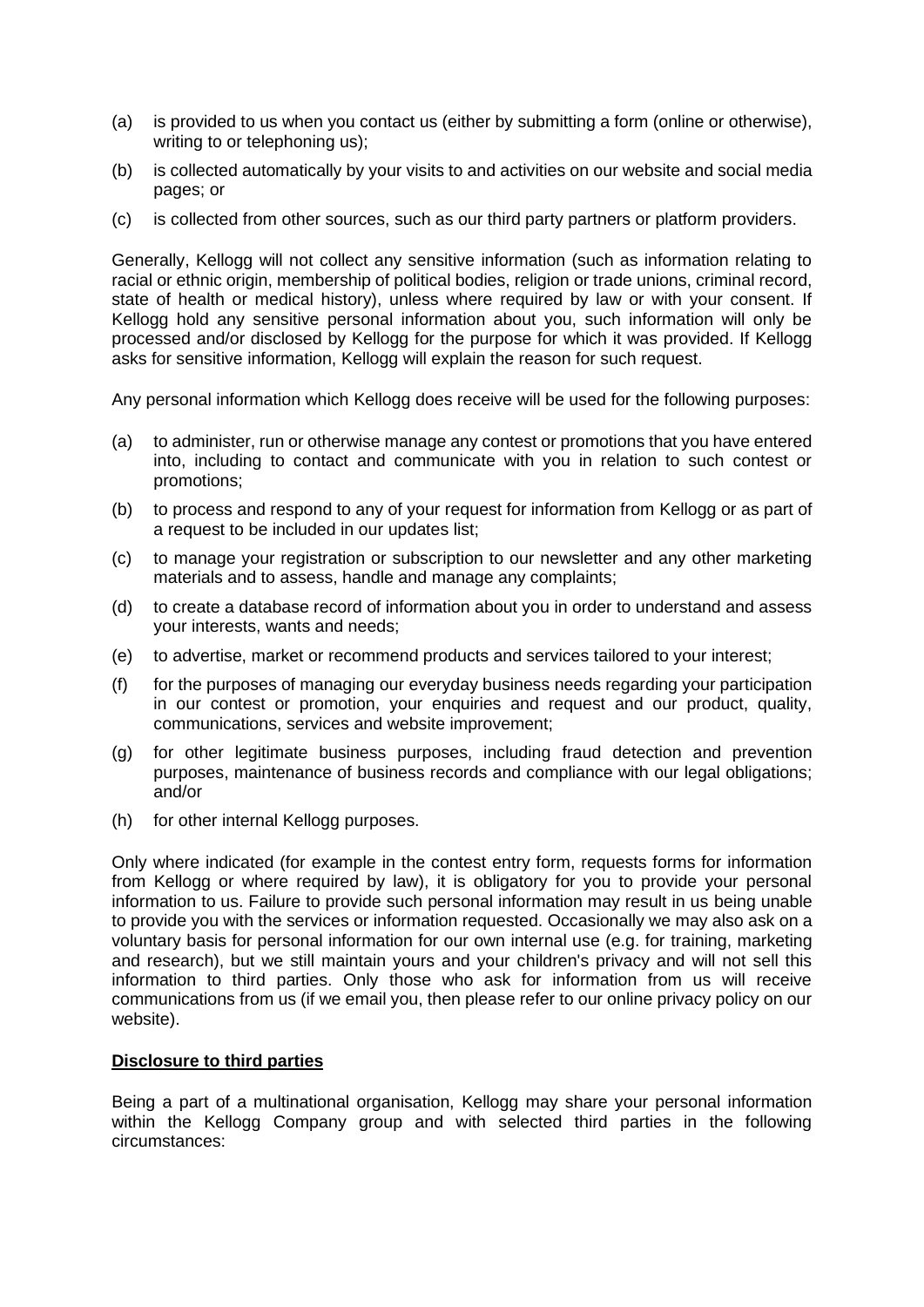- (a) within the Kellogg Company group, including its employees, affiliates and subsidiaries, for various reasons relating to Kellogg' business including but not limited to product, services and communications improvements, internal trainings, customer strategy and growth, investment and any corporation-related exercise such as restructuring, merger or divestment;
- (b) our third party service providers, such as mailing houses, call centres and information technology service providers;
- (c) government authorities or other third parties, if required by law or reasonably necessary to protect our rights, legal interests, property or safety of others or ourselves.

Kellogg may also provide or transfer your personal information to the entities located outside of Indonesia to administer, implement and/or operate certain functions or services on our behalf. To the extent that your personal information is transferred to or retained or processed in a place outside of Indonesia, Kellogg will undertake reasonable measures for protecting that personal information.

Save for the above, Kellogg will not sell, disclose, provide or transfer your personal information to any third parties without your consent unless:

- (a) required by law;
- (b) to implement our terms and conditions (for example a contest); or
- (c) to protect the rights, property or the safety of any member of the public or Kellogg.

#### **Data retention**

Any personal information that you provide Kellogg will be stored on a secure Cloud server located in the United States of America. The Cloud server is maintained by Kellogg ultimate parent company, Kellogg Company. As the Cloud server is maintained by Kellogg Company, Kellogg Company may access and process your personal information for the purposes of maintaining and administrating your personal information on the Cloud server and for internal purposes only.

## **Your rights**

You have the right to access and correct the personal information that we process about you. Where we process your personal information for direct marketing purposes, you have the right to object at any time to such processing. If you object to processing for direct marketing purposes, we will no longer process your personal information for such purposes.

Where we have obtained your consent for the processing of your personal information, you also have the right to withdraw your consent at any time. However, such withdrawal of consent will not affect the lawfulness of the processing that has happened based on your consent prior to the withdrawal.

You also have the right to object, at any time, to the processing of your personal information (or any personal information relating to another person who may be identified from your personal information) for the purposes stated in this Privacy Policy.

To exercise these rights, you may contact us via email or telephone as set out below. Notwithstanding the above, we may refuse a request to access, rectify or limit your data where permitted or required by law.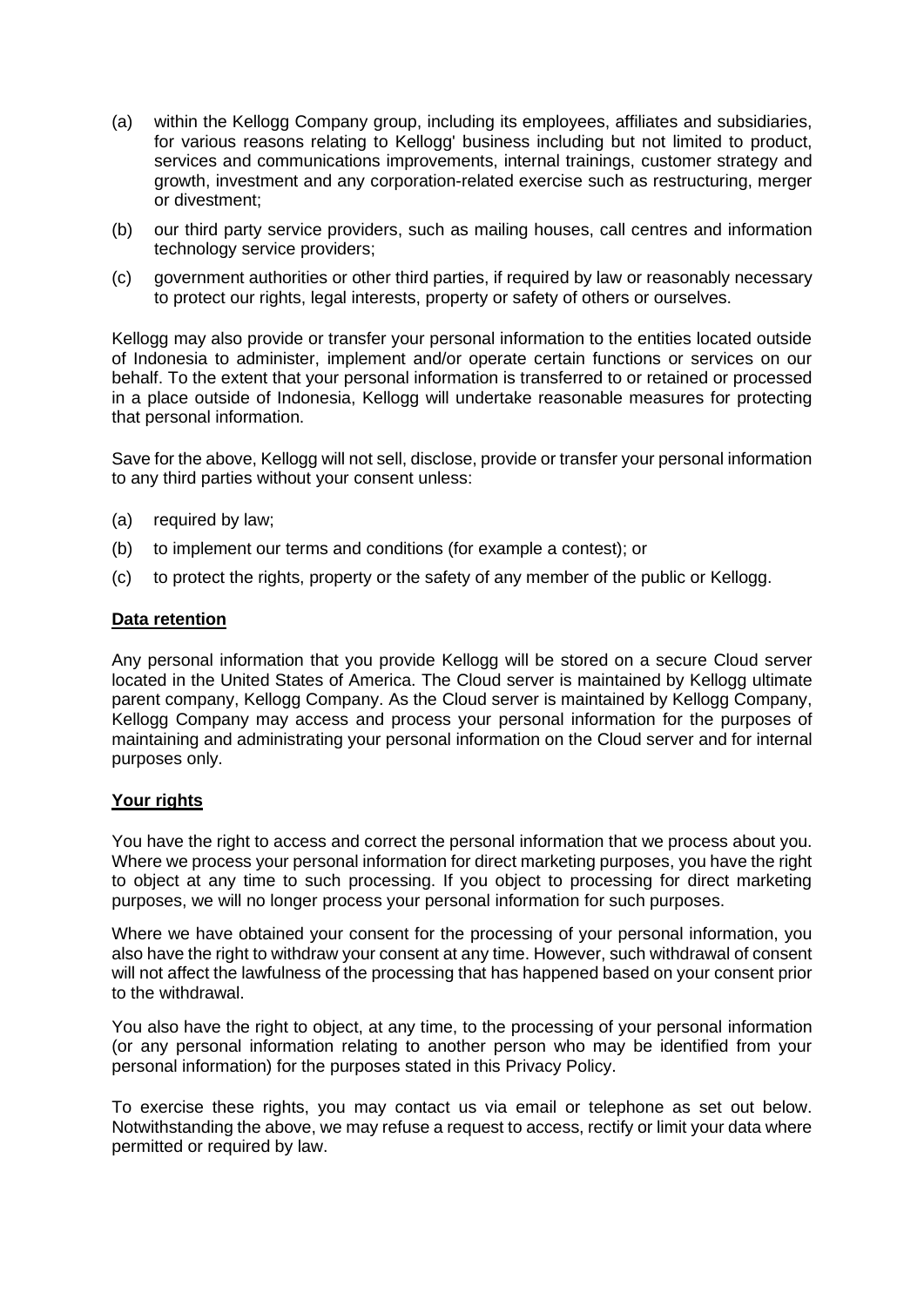To protect the security of your personal information, you may be required to provide identification before you are given access to your personal information. If we are required to contact you in relation to any event that involves your personal information, we may do so by e-mail, telephone, or mail.

# **Questions**

If you want to know what personal information Kellogg holds about you, in most cases you are able to gain access to this personal information by contacting us in writing directing your enquiry to [contactus.sea@kellogg.com,](mailto:contactus.sea@kellogg.com) or by contacting us at 03-7718 0835. A request to update or correct any information, any complaints or inquiries should also be directed to that office.

## **Governing Law**

This Privacy Policy shall be governed in all respects by the laws of Indonesia. For the avoidance of doubt, the applicable data protection laws will apply to the processing of your personal information.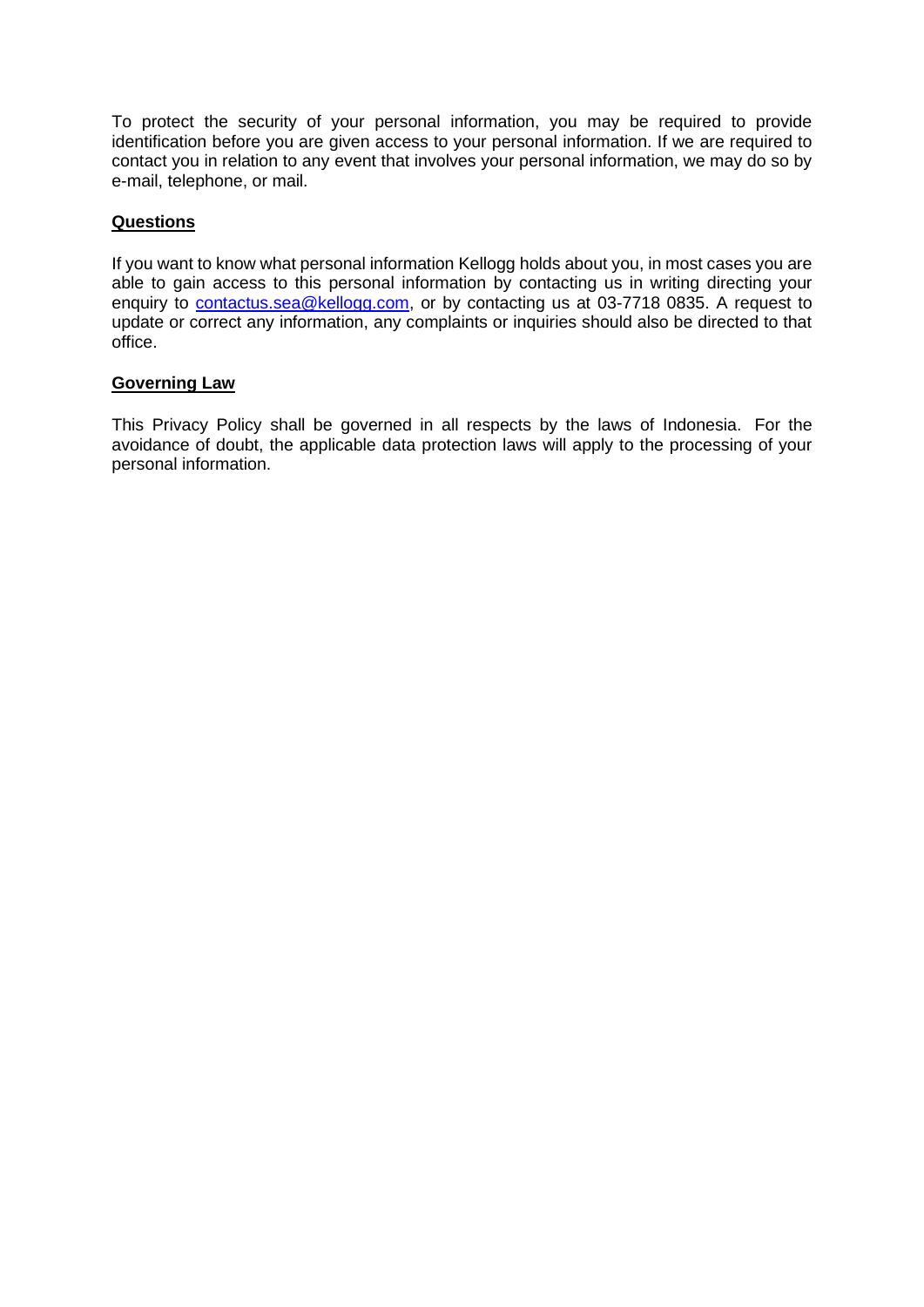## **Bahasa**

### **Dasar Privasi Kellogg**

Dasar Privasi ini menetapkan bila, mengapa dan bagaimana Kellogg Asia Marketing Inc ("Kellogg") mengumpulkan, menggunakan, mendedahkan dan memproseskan maklumatmaklumat peribadi tertentu.

Apabila kami menggunakan istilah "maklumat peribadi" dalam Dasar Privasi ini, kami merujuk kepada maklumat yang berkaitan secara langsung atau tidak langsung dengan anda (seperti nama anda, nombor kad pengenalan, alamat e-mel dan lain-lain) atau maklumat lain yang boleh digunakan untuk mengenalpasti anda .

### **Rumusan**

Kellogg menggunakan pendekatan komunikasi dengan pengguna-pengguna melalui Internet, telefon dan komunikasi bertulis berkenaan untuk, dan komitmen kepada, hak-hak privasi peribadi, dan kepada kepekaan pengguna kanak-kanak yang berbeza. Kami menggalakkan pengawalseliaan sendiri secara aktif dalam persekitaran baru ini bagi memastikan agar pemasar-pemasar yang bertanggungjawab dapat mengekalkan hak mereka untuk menggunakan semua media komunikasi untuk berinteraksi dengan pengguna-pengguna mereka.

Anda digalakkan untuk membaca setiap peruntukan dalam Dasar Privasi ini. Secara ringkas, dengan memberikan maklumat peribadi anda kepada Kellogg atau dengan menggunakan laman web dan/atau laman web sosial Kellogg anda bersetuju kepada pengumpulan, penyimpanan, pendedahan, penggunaan dan pemprosesan maklumat peribadi anda untuk tujuan yang dinyatakan di bawah dan berdasarkan dengan Dasar Privasi ini.

Anda boleh menghubungi kami secara bertulis seperti yang dinyatakan di bawah sekiranya anda ingin mengetahui dengan lebih lanjut mengenai maklumat peribadi anda yang disimpan oleh kami, untuk membetulkan maklumat peribadi anda atau sekiranya anda mempunyai sebarang aduan atau pertanyaan.

#### **Pernyataan Dasar Privasi Kellogg**

Kellogg mengiktiraf kewajipannya kepada pelanggan-pelanggan dan komuniti untuk berpegang teguh kepada piawaian yang tertinggi dalam mengekalkan kesopanan, keadilan dan integriti dalam kesemua operasinya. Begitu juga, kami berazam untuk melindungi privasi pengguna, terutamanya di kalangan kanak-kanak. Ini bermakna, dari semasa ke semasa, dasar-dasar kami akan dikaji semula dan mungkin dikemaskini, disemak semula, diubah suai dan diperlengkapkan. Kellogg berhak untuk menukar maklumat-maklumat, ciri-ciri, produkproduk, pendedahan-pendedahan dan Dasar Privasi ini pada bilabila masa dan akan memaklumkan anda dengan menyiarkan versi terkini Dasar yang telah dikemas kini pada laman webnya. Sila semak Dasar Privasi ini secara berkala untuk mengetahui sebarang perubahan. Sebagai alternatif, anda boleh menghubungi kami (lihat di bawah) untuk menerima sesalinan cetak Dasar Privasi ini yang telah dikemas kini. Penggunaan berterusan laman web ini selepas sebarang perubahan telah dimuat naik melambangkan bahawa anda telah membaca Dasar Privasi yang telah dimuat naikkan pada masa tersebut. Penggunaan berterusan laman web ini selepas sebarang perubahan telah dilakukan melambangkan persetujuan anda terhadap perubahan tersebut.

Dasar Privasi ini adalah untuk melindungi maklumat peribadi. Melainkan jika anda memberikan kami kebenaran anda untuk melakukan sebaliknya, Kellogg hanya akan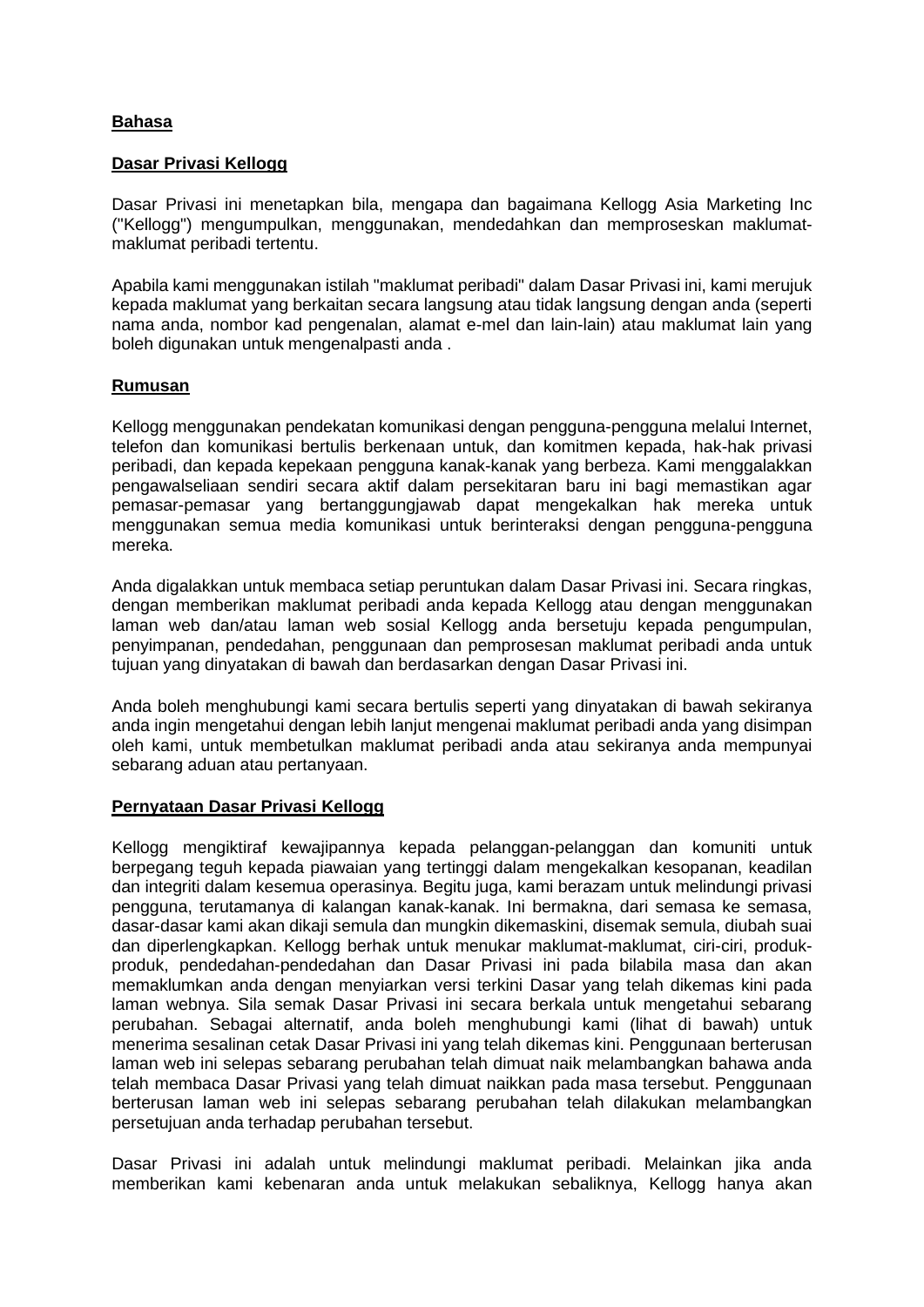mengumpul, menggunakan, mendedahkan dan/atau memproses maklumat peribadi anda seperti yang dinyatakan di bawah.

### **Pengumpulan dan Penggunaan Maklumat**

Kellogg boleh mengumpul dan mengekalkan maklumat peribadi (seperti nama, kad pengenalan atau nombor permit kerja (jika berkenaan), alamat e-mel, alamat rumah dan nombor telefon) dari pelbagai sumber. Ini termasuk maklumat peribadi yang:

- (a) diberikan kepada kami semasa anda menghubungi kami (sama ada melalui pengisian borang (dalam talian atau sebaliknya), menulis kepada atau menelefon kami);
- (b) dikumpulkan secara automatik dari layaran dan aktiviti anda di laman web dan laman media sosial kami; atau
- (c) dikumpulkan dari sumber yang lain, seperti rakan niaga pihak ketiga atau penyedia platform kami.

Secara umumnya, Kellogg tidak akan mengumpulkan maklumat sensitif (seperti maklumat yang berkaitan dengan keturunan atau etnik, keanggotaan badan politik, agama atau kesatuan sekerja, rekod jenayah, keadaan kesihatan atau sejarah perubatan), kecuali diwajibkan di bawah undang-undang atau dengan persetujuan anda . Sekiranya Kellogg menyimpan maklumat peribadi sensitif mengenai anda, maklumat tersebut hanya akan diproses dan/atau didedahkan oleh Kellogg untuk tujuan pemberian maklumat tersebut. Sekiranya Kellogg meminta maklumat sensitif, Kellogg akan menjelaskan tujuan permintaan tersebut.

Sebarang maklumat peribadi yang diperolehi oleh Kellogg akan digunakan untuk tujuantujuan berikut:

- (a) untuk melaksanakan, menjalankan atau menguruskan sebarang pertandingan atau promosi yang telah anda sertai, termasuk untuk menghubungi dan berkomunikasi dengan anda berhubung dengan pertandingan atau promosi tersebut;
- (b) untuk memproses dan membalas kepada sebarang permintaan anda untuk mendapatkan maklumat dari Kellogg atau sebagai sebahagian daripada permintaan untuk disertakan dalam senarai kemas kini kami;
- (c) untuk menguruskan pendaftaran anda atau langganan kepada buletin kami dan sebarang bahan pemasaran lain dan untuk menilai, menangani dan menguruskan sebarang aduan;
- (d) untuk membuat rekod pangkalan data mengenai anda untuk memahami dan menilai minat, kehendak dan keperluan anda;
- (e) untuk mengiklankan, memasarkan atau mengesyorkan produk dan perkhidmatan yang sesuai dengan minat anda;
- (f) untuk tujuan pengurusan keperluan perniagaan seharian kami mengenai penyertaan anda dalam peraduan atau promosi kami, pertanyaan dan permintaan anda dan produk, kualiti, komunikasi, perkhidmatan dan menambahbaik laman web kami;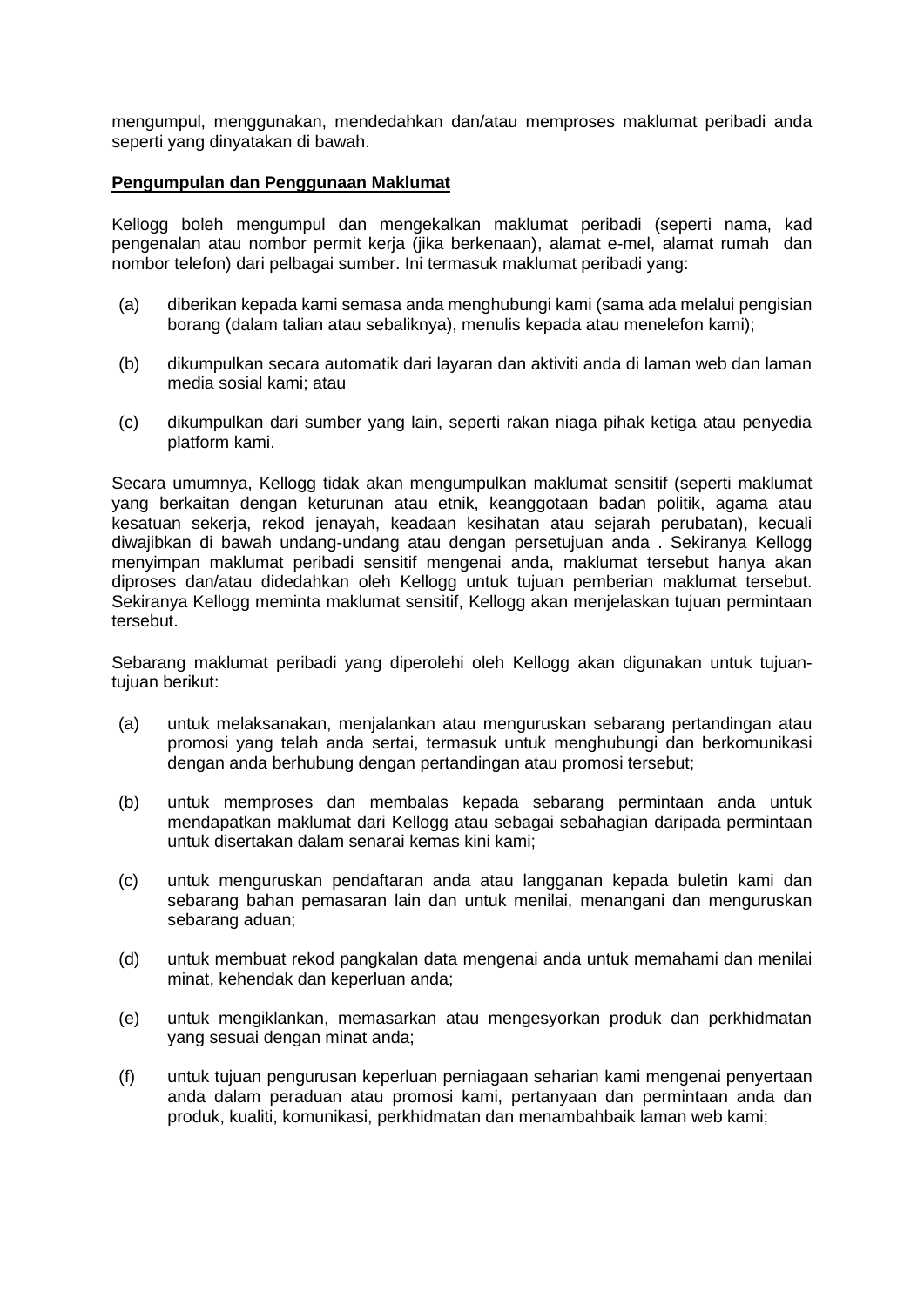- (g) untuk tujuan perniagaan lain yang sah, termasuk tujuan pengesanan dan pencegahan penipuan, penyelengaraan rekod perniagaan dan pematuhan tanggungjawab kami di bawah undang-undang kami; dan/atau
- (h) tujuan dalaman perniagaaan Kellogg.

Sekiranya dinyatakan (contohnya dalam borang penyertaan pertandingan, borang untuk mendapatkan maklumat dari Kellogg atau jika wajib di bawah undang-undang), anda mesti memberikan maklumat peribadi anda kepada kami. Kegagalan memberikan maklumat peribadi tersebut mungkin menyebabkan kami tidak dapat memberikan anda perkhidmatan atau maklumat yang diminta.

Kadang-kala, kami juga mungkin akan meminta secara sukarela untuk maklumat peribadi untuk kegunaan dalaman kami (contohnya, untuk latihan, pemasaran dan penyelidikan), tetapi kami masih akan mengekalkan privasi anda dan anak-anak anda dan tidak akan menjual maklumat tersebut kepada pihak ketiga. Hanya pengguna-pengguna yang meminta maklumat daripada kami akan menerima komunikasi daripada kami (sekiranya kami menghantar e-mel kepada anda, sila merujuk kepada dasar privasi dalam talian dalam laman web kami).

# **Pendedahan kepada pihak ketiga**

Sebagai sebahagian organisasi multinasional, Kellogg mungkin akan berkongsi maklumat peribadi anda dengan kumpulan Syarikat Kellogg serta pihak ketiga yang dipilih dalam keadaan-keadaan berikut:

- (a) dalam kumpulan Syarikat Kellogg termasuk pekerjanya, affiliasi dan subsidiarinya, untuk pelbagai sebab yang berkaitan dengan perniagaan Kellogg termasuk tetapi tidak terhad kepada produk, perkhidmatan dan penambahbaikan komunikasi, latihan dalaman, strategi dan perkembangan pelanggan, pelaburan dan sebarang usaha yang berkaitan dengan perbadanan syarikat seperti penyusunan semula, penggabungan atau penjualan;
- (b) pihak ketiga pembekal perkhidmatan kami, seperti pusat syarikat-syarikat yang menyelaras meil, pusat panggilan, dan pembekal-pembekal perkhidmatan teknologi maklumat;
- (c) pihak berkuasa kerajaan atau pihak ketiga yang lain, jika wajib di bawah undangundang atau sewajarnya diperlukan untuk melindungi hak kami, kepentingan undangundang, harta benda atau keselamatan orang lain atau diri kita sendiri.

Kellogg juga boleh memberikan atau memindahkan maklumat peribadi anda ke entiti yang berada di luar Indonesia untuk melaksanakan, menjalankan dan/atau mengendalikan fungsifungsi atau perkhidmatan-perkhidmatan yang tertentu bagi pihak kami. Setakat mana maklumat peribadi anda dipindahkan atau dikekalkan atau diproses di lokasi di luar Indonesia, Kellogg akan mengambil langkah yang sewajarnya untuk melindungi maklumat peribadi tersebut.

Selain daripada perkara yang dinyatakan di atas, Kellogg tidak akan menjual, mendedahkan, memberikan atau memindahkan maklumat peribadi anda tanpa persetujuan anda melainkan jika:

(a) wajib di bawah undang-undang;